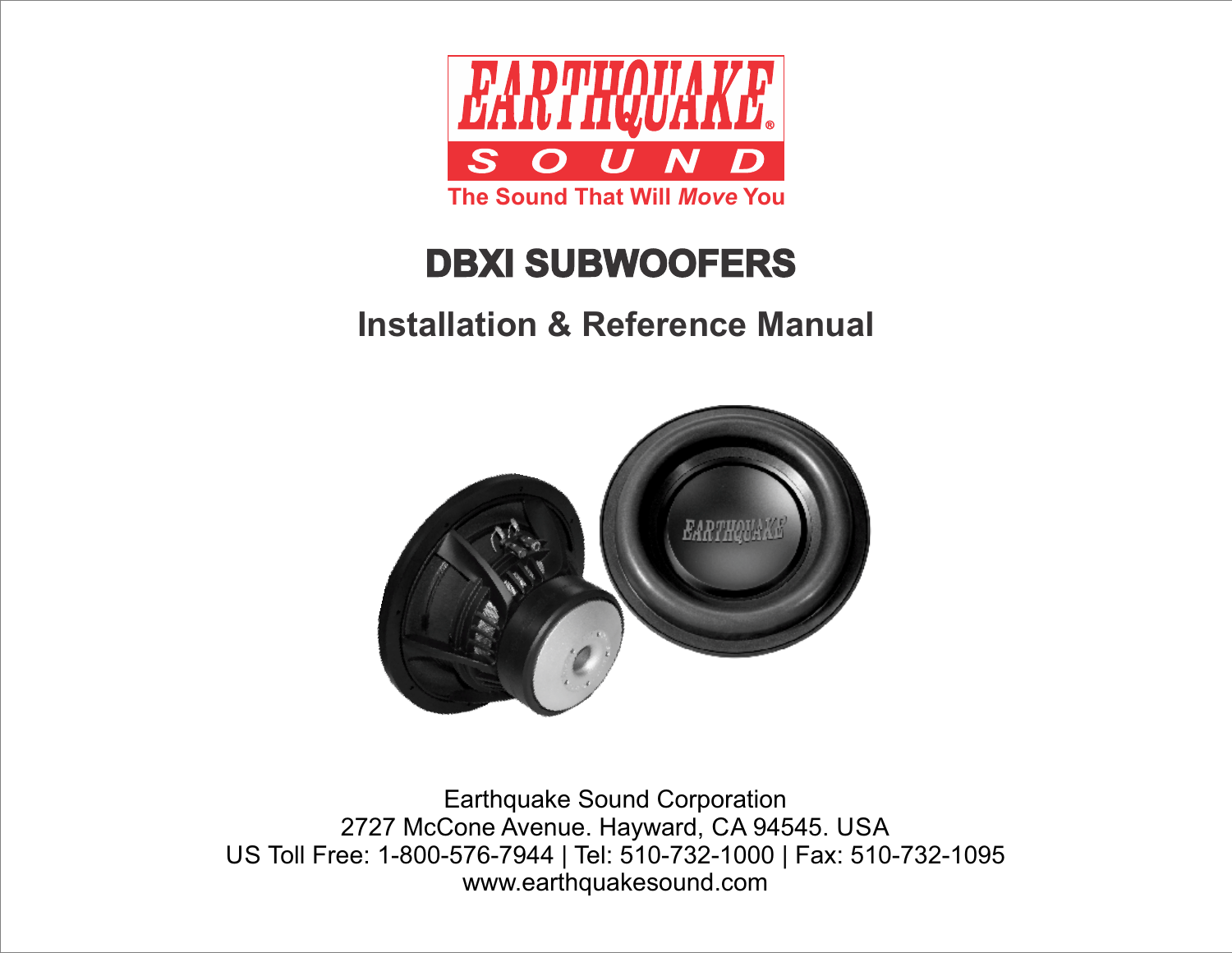### **DBXI SUBWOOFERS**

Dear Valued Customer,

Earthquake Sound Corporation, located in Hayward California at the heart of the San Francisco Bay Area; specializes in manufacturing high end car audio products ranging from the smallest titanium tweeter to the world's largest amplifier. In its dedication to excellence, Earthquake has maintained extensive programs in research and development to provide you with the highest quality mobile audio products.

This owners manual is designed to better acquaint you with Earthquake products and to guide you through all phases of system design and application. It is imperative that you read this manual in its entirety. Earthquake technicians and staff are looking forward to answering any questions you might have.

**CAUTION:** Earthquake's DBXI subwoofers are capable of generating high sound pressure levels. You should exercise caution when operating our subwoofers and amplifiers. Long term exposures to high levels of sound pressure will cause permanenthearing damage. Sound pressure levels exceeding 85dB can be dangerous with constant exposure. Earthquake Sound Corporation does not assume liability for damages resulting from the direct use of DBXI or other Earthquake products , and urges users to play sound systems at moderate listening levels for every day use.



**The Sound That Will** *Move* **You**

Earthquake Sound Corporation 2727 McCone Avenue Hayward, CA 94545 Tel: 510-732-1000 Fax: 510-732-1095

Customer Technical Support tech@earthquakesound.com US Toll Free: 1-800-576-7944

© Earthquake Sound Corporation. All rights reserved.

This document should not be construed as a commitment on the part of Earthquake Sound Corporation. The information is subject to change without notice. Earthquake Sound Corporation assumes no responsibility for errors that may appear within this document.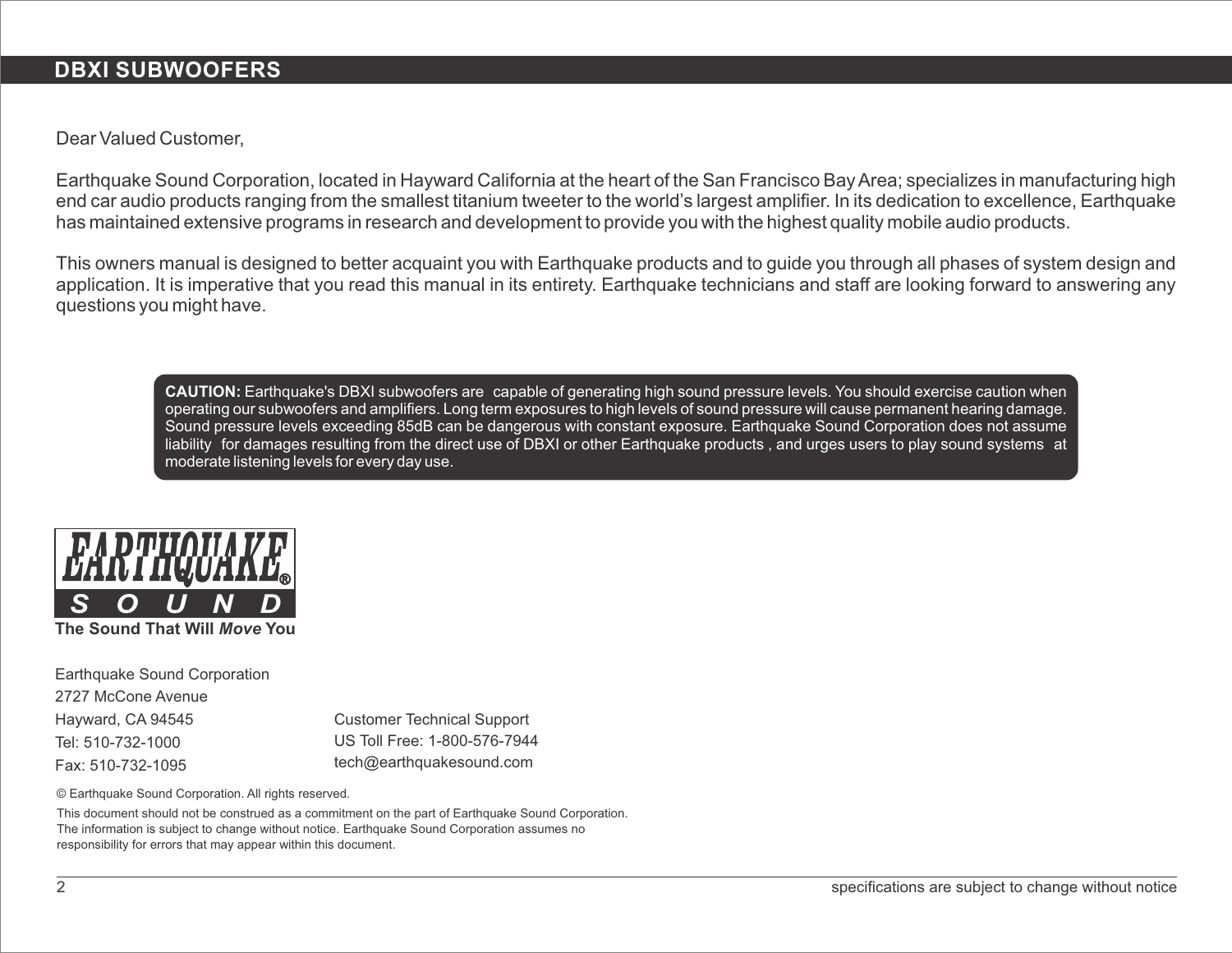## **EARTHQUAKE SOUND 5-YEAR LIMITED WARRANTY**

Earthquake warrants the original purchaser that all Factory Sealed New Audio Products to be free from defects in material and workmanship under normal and proper use for a period of five (5) years from the date of purchase (as shown on the original sales receipt with serial number affixed/written on it).

The five (5) year warranty period is valid only if an authorized Earthquake dealer properly installs the product and the warranty registration card is properly filled out and sent to Earthquake Sound Corporation.

If a non-authorized party installs the product, a ninety (90) day warranty period will be applied.

#### **(A) Five (5) years limited warranty plan coverage guidelines:**

- **First year:** Earthquake pays for labor, parts, and ground freight (only in US mainland, not including Alaska and Hawaii) (shipping to us is not covered).
- **Second through fifth year:** Earthquake pays labor only. Customer must pay for parts and freight both ways.

#### **(B) Warning:**

Products (sent for repair) that are tested by Earthquake technicians and deemed to have no problem(s) will not be covered by the five (5) year limited warranty. Customer will be charged a minimum of one (1) hour of labor (at the ongoing rates) plus shipping charges back to customer.

#### **(C) Earthquake will repair or replace - at our option - all defective products/parts subject to the following provisions:**

- Defective products/parts have not been altered or repaired by other than an Earthquake factory-approved technician.
- Products/parts are not subjected to negligence, misuse, improper use or accident, damaged by improper line voltage or used with incompatible products
- Products/parts with its serial number or any part of it altered, defaced or removed, or have been used in any way that is contrary to Earthquake's written instructions.

#### **(D) Warranty Limitations:**

Warranty does not cover products that have been modified or abused, including but not limited to the following:

- Damages to speaker cabinet and cabinet finish due to misuse, abuse or improper use of cleaning materials/methods.
- Bent speaker frame, broken speaker connectors, holes in speaker cone, surround & dust cap, burnt speaker voice coil.
- Fading and or deterioration of speaker components & finish due to improper exposure to elements.
- Bent amplifier casing, damaged finish on the casing due to abuse, misuse or improper use of cleaning material.
- Product/part damaged due to poor packaging or abusive shipping conditions.
- Subsequent damage to other products.

A warranty claim will not be valid if the warranty registration card is not properly filled & returned to Earthquake with a copy of the sales invoice.

#### **(E) Service Request:**

To receive product service, contact Earthquake service department at (510) 732- 1000 and request an RMA number (Return Material Authorization). Item(s) shipped without a valid RMA number will be refused. Make sure you provide us with your complete/correct shipping address, a valid phone number, and a brief description of the problem you are experiencing with the product. In most cases, our technicians might be able to resolve the problem over the phone; thus, eliminating the need to ship the product.

#### **(F) Shipping Instructions:**

Product(s) must be packaged in its original protective box(es) to minimize transport damage. Shipper claims regarding items damaged in transit must be presented to carrier. Earthquake Sound Corporation reserves the right to refuse improperly packed product. A copy of original sales receipt must accompany product(s) returned for service.

We encourage you to include a written description of the problem inside the package. Ship product to:

> Earthquake Sound Corp. 2727 McCone Avenue Hayward, CA 94545

You are responsible for the cost of shipping the product(s) to Earthquake Sound Corporation.

#### **(G) Disputes Resolution:**

All disputes - between clients and Earthquake Sound Corporation - resulting from the five (5) years limited warranty policy must be resolved according to the laws & regulations of the county of Alameda -California.

We recommended that you place or write your serial number here for future reference, if necessary.

SERIAL NUMBER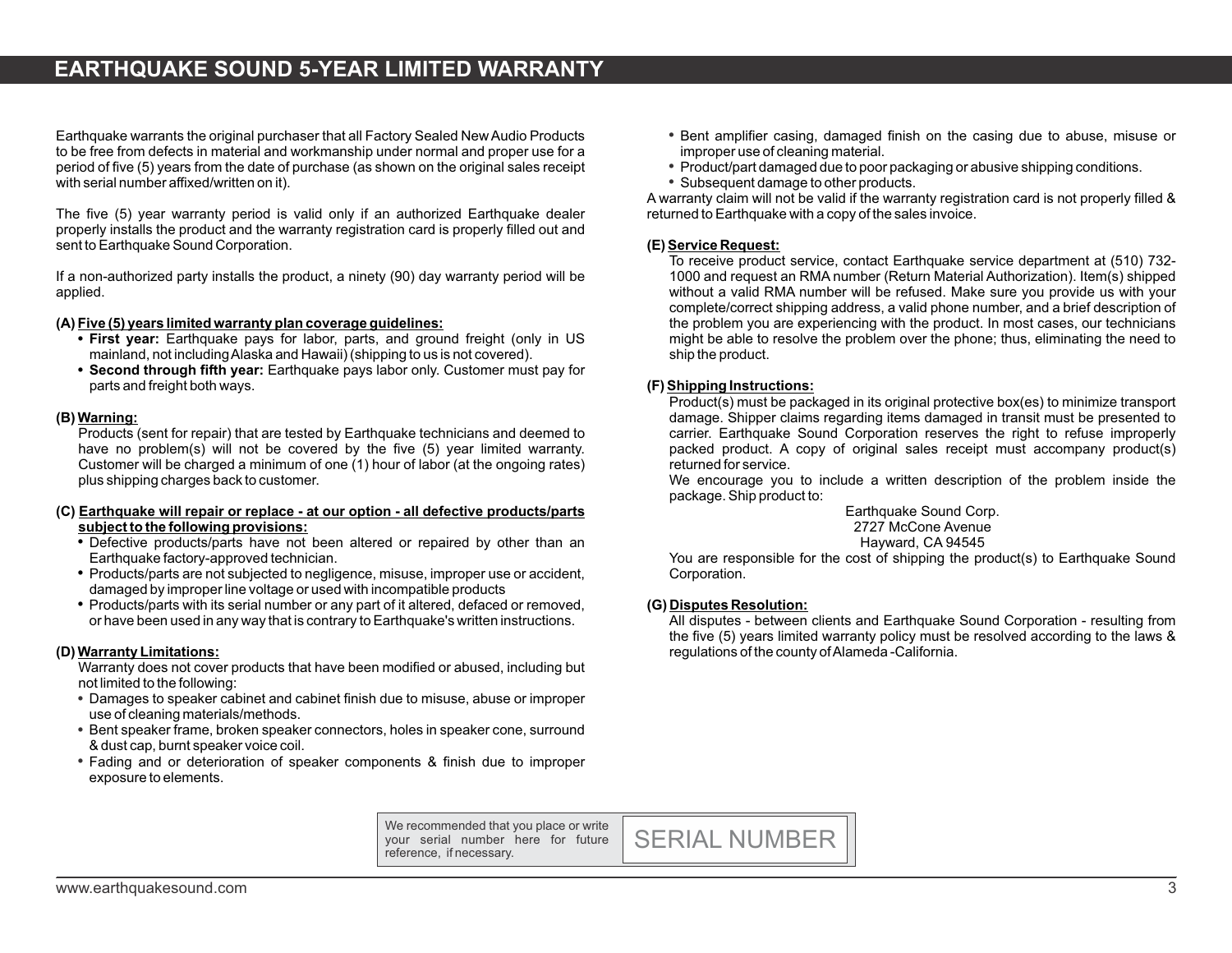# **SPECIFICATIONS & ENCLOSURE DESIGNS**

| <b>DRIVER:</b>           | <b>DBXI-12D</b>                   |
|--------------------------|-----------------------------------|
| Free Air Resonance (Fs)  | 24 Hz                             |
| Electrical "Q" (Qes)     | 0.45                              |
| Mechanical "Q" (Qms)     | 4.70                              |
| Total Speaker "Q" (Qts)  | .5                                |
| <b>X</b> max             | 3.5" (88.9mm)                     |
| Efficiency (1W/1M)       | 87 dB SPL                         |
| <b>REVC</b>              | 4.8 Ohm                           |
| <b>BL</b>                | 23.7TM                            |
| <b>VAS</b>               | 1.639 ft <sup>3</sup> (46.4 L)    |
| <b>Nominal Impedance</b> | Dual 4-Ohm                        |
| <b>Recommended Power</b> | <b>500 WRMS</b><br>1500 Watts MAX |



- *#1* Bass head design for competition Ported box Recommendation: 1.8-2.5cu.ft. **16.5" 20.5" 16"** RT (3"x12.5"x16") PORT (3"x12.5"x16"<br>Internal dimensions Internal dimensions **14" DBXI-12D**  $\mathbb{R}$
- #2 Port tuned design for deep bass<br>#2 Ported box Recommendation: 1.5-1.75cu.ft. **19" 14" 15" 9" DBXI-12D** PORT (2"x12.5"x9")<br>Internal dimensions RT (2"x12.5"x9") Internal dimensions

**DBXI-12D**

**14"**

┡<del>У</del>

*#3* Sealed design for tight bass Sealed box Recommendation: .9-1.25cu.ft.

**13"**

**14"**

- *Constructed using 3/4" MDF wood.*
- *External dimensions shown, unless written otherwise.*
- *Designed to play at 44Hz and up.*

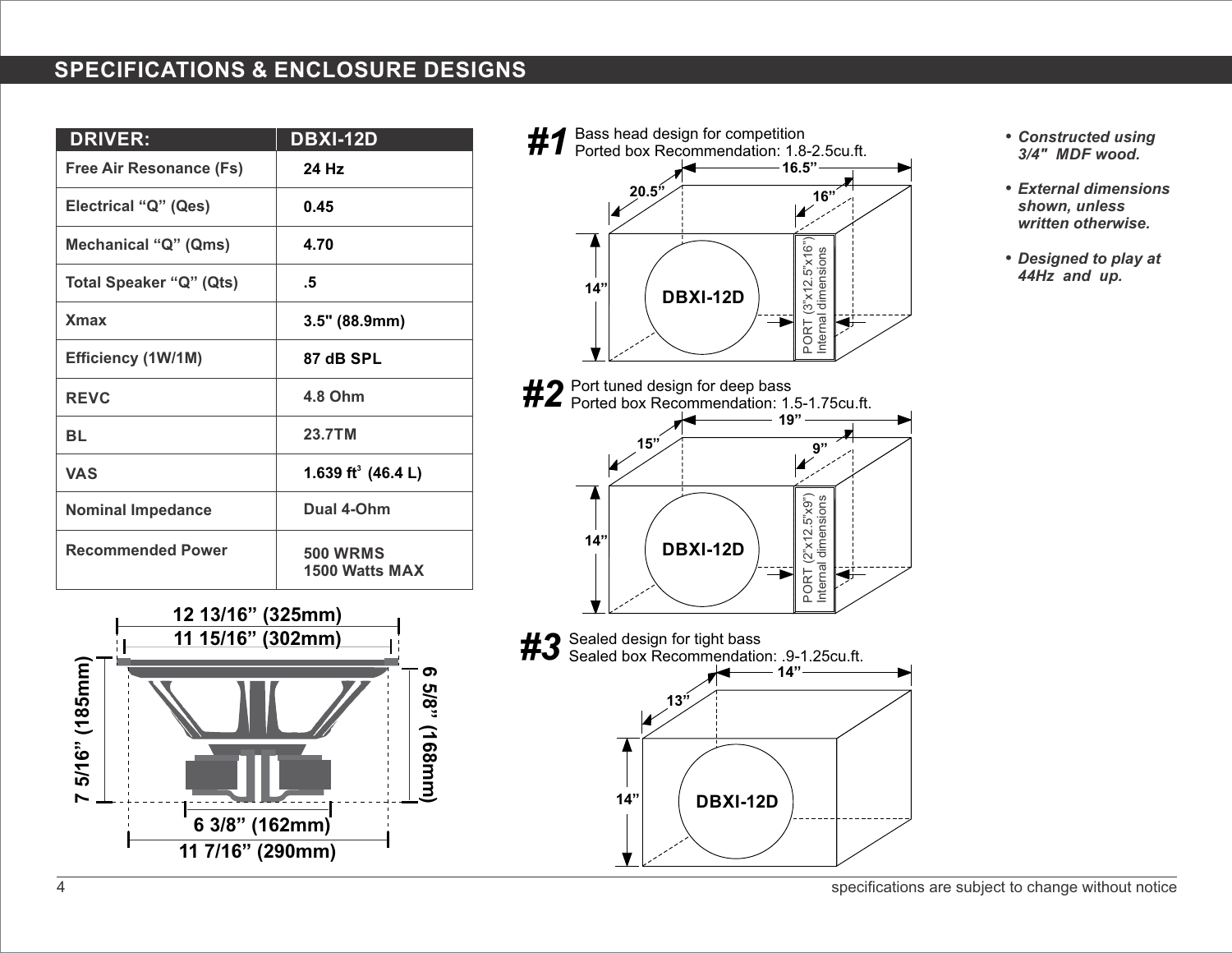### **SPECIFICATIONS & ENCLOSURE DESIGNS**

- *Constructed using 3/4" MDF wood.*
- *External dimensions shown, unless written otherwise.*
- *Designed to play at 44Hz and up.*

**#1** Bass head design for competition<br>**#1** Ported box Recommendation: 3.5-4.2cu.ft. **22" 22.5" 16.5"** RT (3"x12.5"x16.5") PORT (3"x12.5"x16.5")<br>Internal dimensions Internal dimensions **18" DBXI-15D**  $\mathbb{R}^{\dagger}$ **#2** Port tuned design for deep bass<br>**#2** Ported box Recommendation: 2.2-2.5cu.ft. **23" 14" 9"** PORT (2"x16.5"x9")<br>Internal dimensions RT (2"x16.5"x9") Internal dimensions **18" DBXI-15D**

| <b>DRIVER:</b>                 | <b>DBXI-15D</b>                   |
|--------------------------------|-----------------------------------|
| Free Air Resonance (Fs)        | 20 Hz                             |
| Electrical "Q" (Qes)           | 1.14                              |
| Mechanical "Q" (Qms)           | 5.99                              |
| <b>Total Speaker "Q" (Qts)</b> | .45                               |
| <b>X</b> max                   | 3.5" (88.9mm)                     |
| Efficiency (1W/1M)             | 88 dB SPL                         |
| <b>REVC</b>                    | 4.0 Ohm                           |
| <b>BL</b>                      | 26.8TM                            |
| <b>VAS</b>                     | 3.217 $ft^39(91.1 L)$             |
| <b>Nominal Impedance</b>       | Dual 4-Ohm                        |
| <b>Recommended Power</b>       | <b>750 WRMS</b><br>2000 Watts MAX |

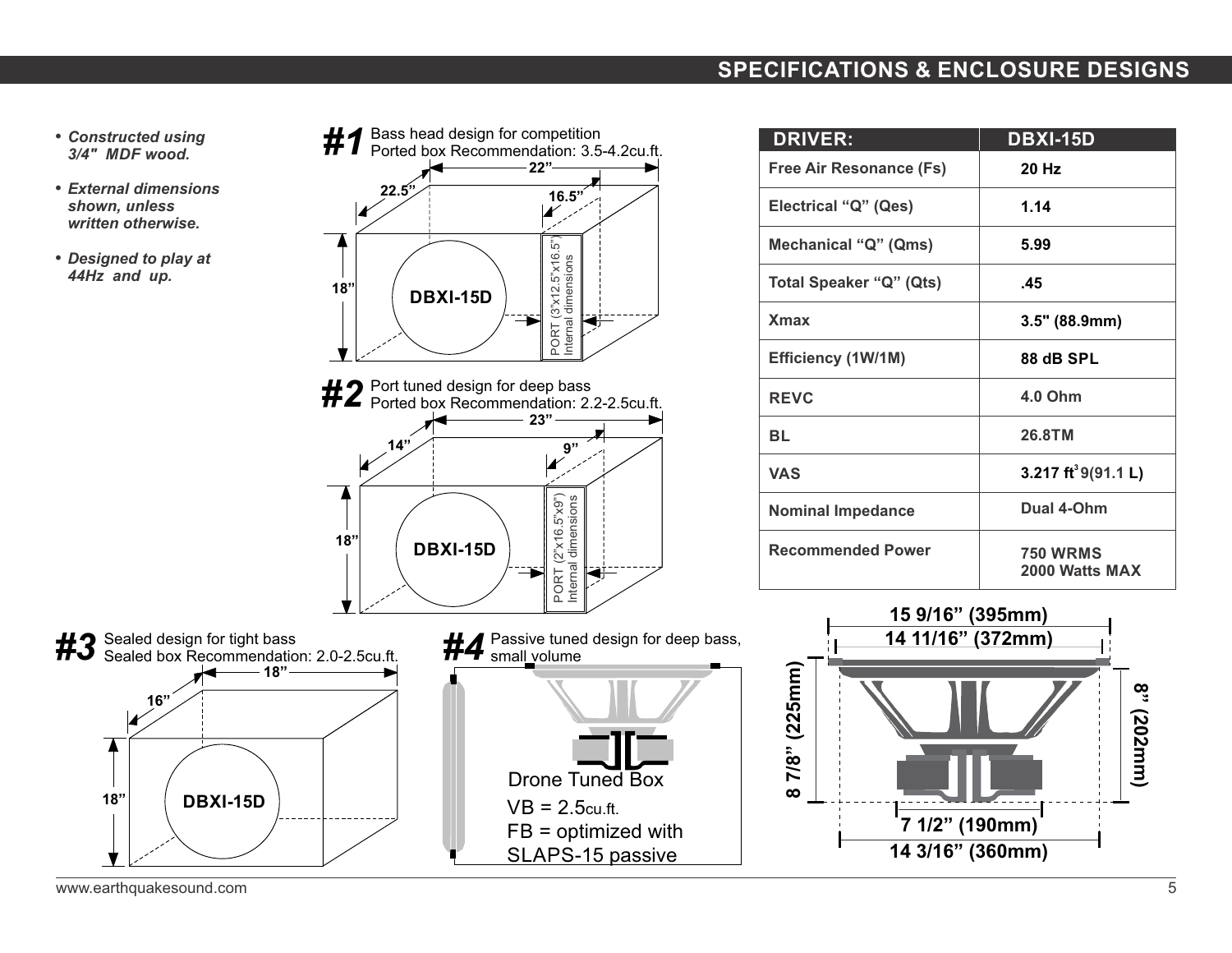# **WIRING YOUR DBXI SUBWOOFERS & OHM'S LAW**

According to Ohm's Law, when subwoofers are wired in parallel, the formula is:

$$
\frac{1}{R} = \frac{1}{R_1} + \frac{1}{R_2} + \frac{1}{R_3} + \cdots + \frac{1}{R_n}
$$

where R is the system's total impedance.



Meanwhile, when the subwoofers are wired in series, the formula is:

$$
R_t = R_1 + R_2 + R_3 + ... + R_n
$$

Where  $R_t$  is the resistance seen by the amplifier.

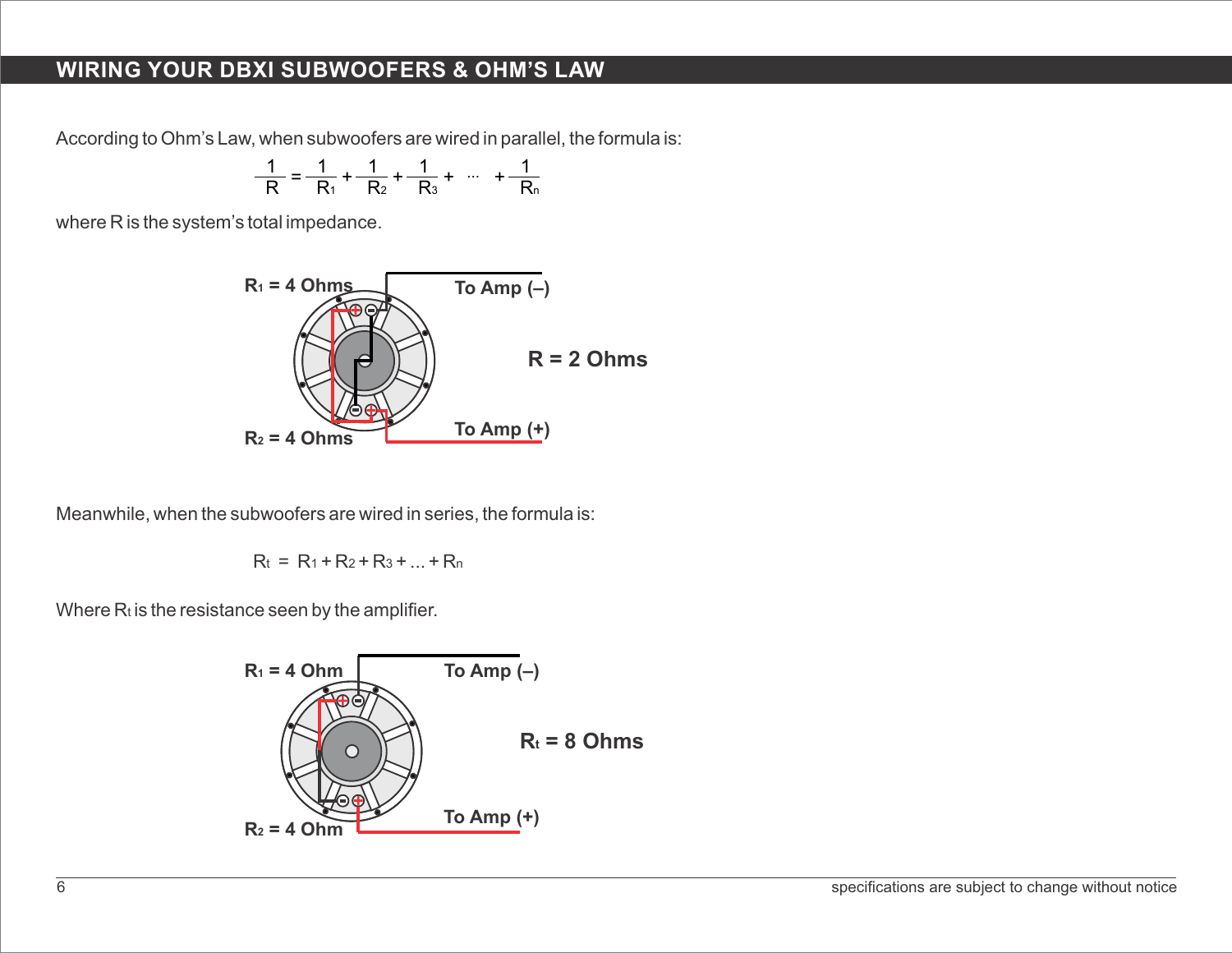# **WIRING YOUR DBXI SUBWOOFERS & OHM'S LAW**